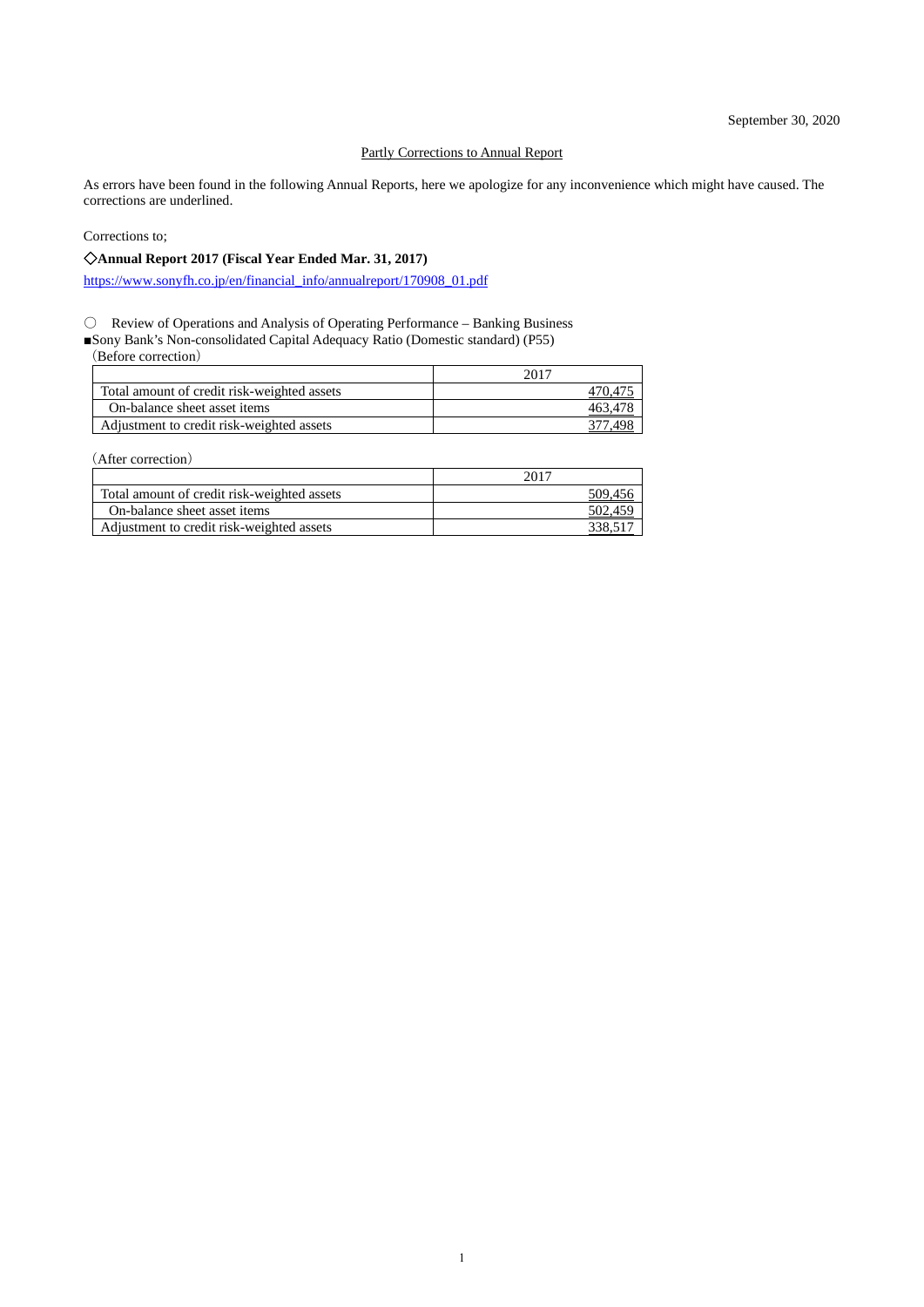### ◇**Annual Report 2018 (Fiscal Year Ended Mar. 31, 2018)**

[https://www.sonyfh.co.jp/en/financial\\_info/annualreport/180914\\_01.pdf](https://www.sonyfh.co.jp/en/financial_info/annualreport/180914_01.pdf)

○ Sony Financial Group's Financial Highlights (SFH Consolidated and Primary Subsidiaries)

■Sony Financial Holdings (Consolidated) (P15)

(Before correction)

|                                                            | 2018   |
|------------------------------------------------------------|--------|
| Consolidated Capital adequacy ratio<br>(Domestic standard) | 18.58% |

(After correction)

|                                                            | 2018   |
|------------------------------------------------------------|--------|
| Consolidated Capital adequacy ratio<br>(Domestic standard) | 17.18% |

○ Review of Operations and Analysis of Operating Performance – Banking Business

■Sony Bank's Non-consolidated Capital Adequacy Ratio (Domestic standard) (P55)

(Before correction)

|                                             | 2018 |
|---------------------------------------------|------|
| Total amount of credit risk-weighted assets |      |
| Adjustment to credit risk-weighted assets   |      |

(After correction)

|                                             | 2018 |
|---------------------------------------------|------|
| Total amount of credit risk-weighted assets |      |
| Adjustment to credit risk-weighted assets   |      |